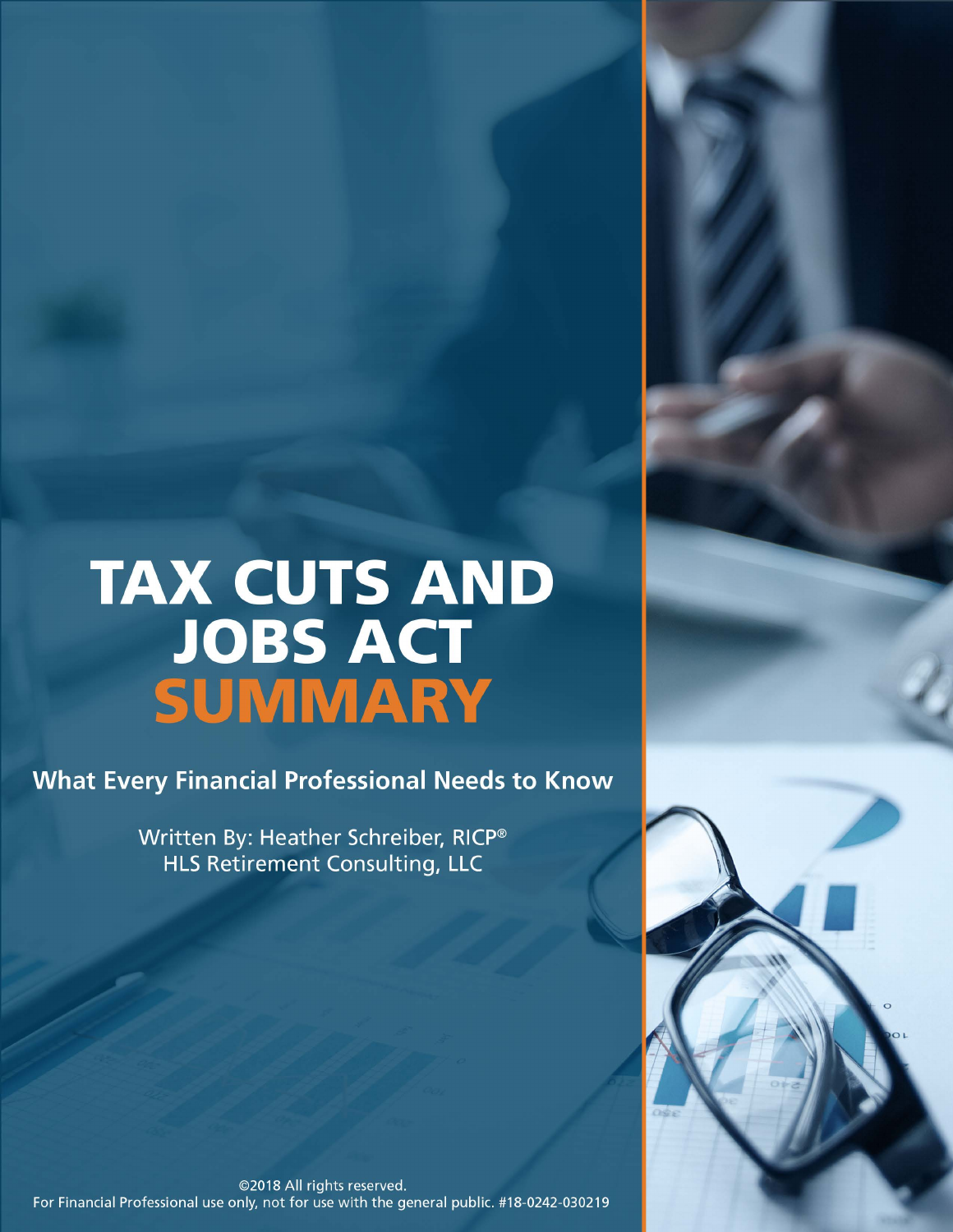

# **OVERVIEW**

On December 22, 2017, President Trump signed into law the Tax Cuts and Jobs Act, arguably the most comprehensive piece of tax reform since the Bush era tax cuts circa 2001-2003. The expressed goal was to simplify a complex tax system. By the time the legislation made its way through the House and the Senate and became law, the reconciled final bill didn't quite hit the mark on that goal in some respects but, in others, the new tax code made definite headway. Most of the provisions take affect in 2018 and, the majority of those impacting individual taxpayers, incorporate a sunset provision and revert to pre-existing law in 2026. Whether these provisions expire in 2025 remains to be seen but, for now, planning considerations should be made under the assumption that they will. Conversely, changes affecting corporations were made permanent.

What follows is a summary of the critical components of the Tax Cuts and Jobs Act (TCJA). Because we are still within the infancy stages of this bill, it is likely that it will take months and perhaps years for planners to completely analyze new strategies that will help your clients and prospects leverage the benefits and perhaps mitigate the provisions that may impact them negatively compared to the pre-TCJA version of tax law. One thing is for certain, however. Your awareness of the key pieces of the legislation will help you to empower your clients with the knowledge to make informed decisions regarding their own situations. It goes without saying that encouraging your clients to consult with their tax advisor before adopting a course of action is critical.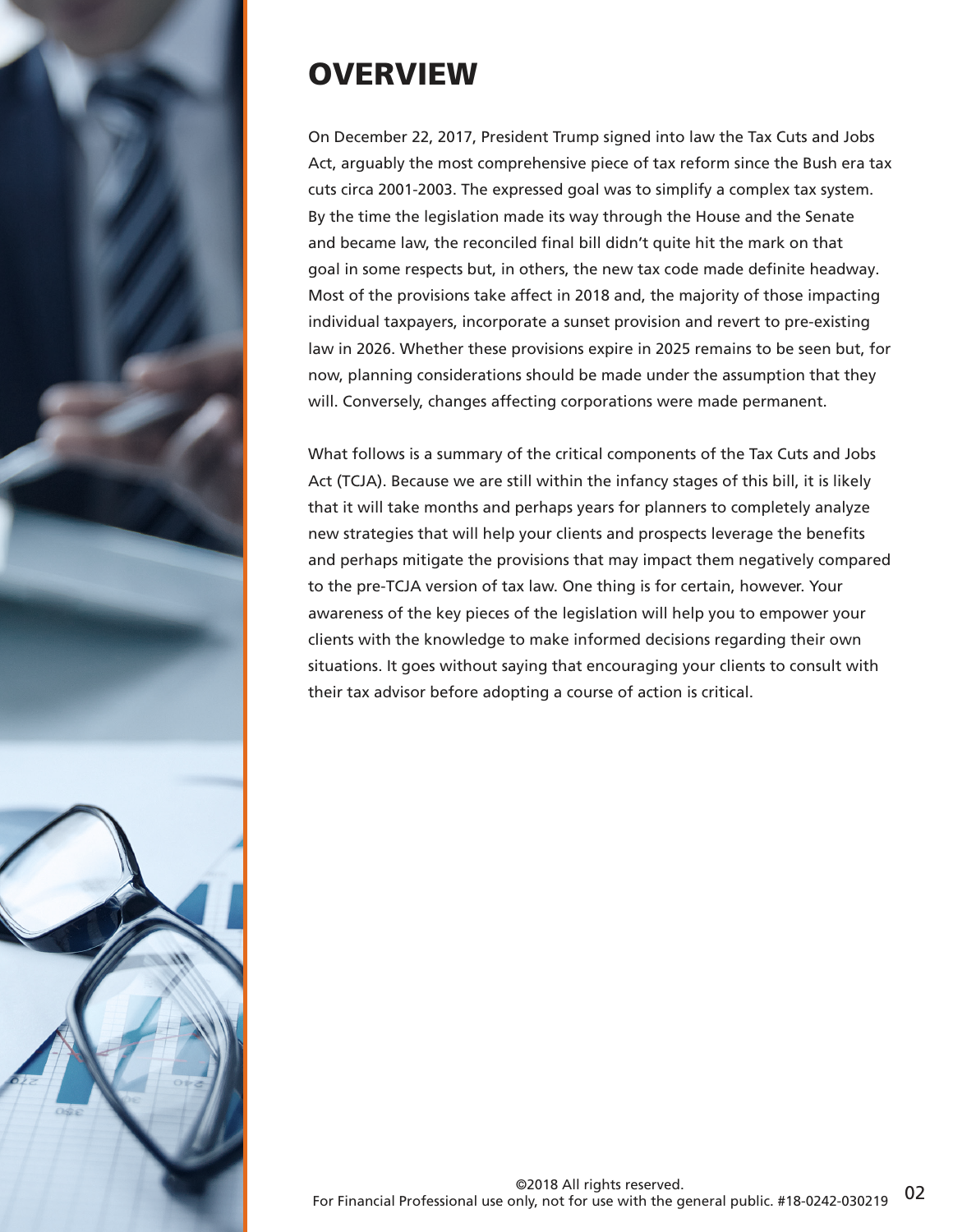

# INDIVIDUAL REFORM UNDER TCJA<sup>i</sup>

#### *Individual Income Tax Rates:*

While early versions of the bill proposed a reduction from the seven-bracket structure down to three, the final version maintained seven rates, albeit reduced in most cases. Pre-TCJA marginal tax brackets were 10%, 15%, 25%, 28%, 33%, and a top rate of 39.6%, the new rates are 10%, 12%, 22%, 24%, 32%, 35% and a top rate of 37%. It is expected that most taxpayers will experience a reduction in taxes because of this modification, at least through the expiration of the sunset period. Five filing statuses remain unchanged at single, married filing jointly, head of household, married filing separately, and estate and trusts. Estates and trusts moved from five to four rates of 10%, 24%, 35%, and a maximum rate also of 37% that is reached when income exceeds \$12,500 in 2018<sup>1</sup> . These provisions are set to expire on 12/31/25.

# *Inflation Adjustments:*

Prior to TCJA, the Consumer Price Index for All Urban Workers (CPI-U) was the standard benchmark for measuring inflation. Effective in 2018 and made permanent, CPI-U is replaced with the Chained Consumer Price Index for All Urban Workers (C-CPI-U), a measure that also considers substitutions consumers make in response to changing prices and is believed to be a more accurate representation of inflation<sup>2</sup>. The chained index is more likely to inflate at a slower rate and therefore could create "bracket creep", or the movement into a higher marginal bracket more quickly as taxable income increases.

# *Modification to Kiddie Tax:*

Effective in 2018 through the end of 2025, unearned income of children (generally, those under age 19 or age 24 if full-time college students) above a modest threshold (\$2,100 in 2018) will be taxed using the marginal tax rates that apply to estates and trusts rather than the highest marginal tax bracket of their parent(s). A child's earned income continues to be taxed at his/her individual tax bracket<sup>3</sup>.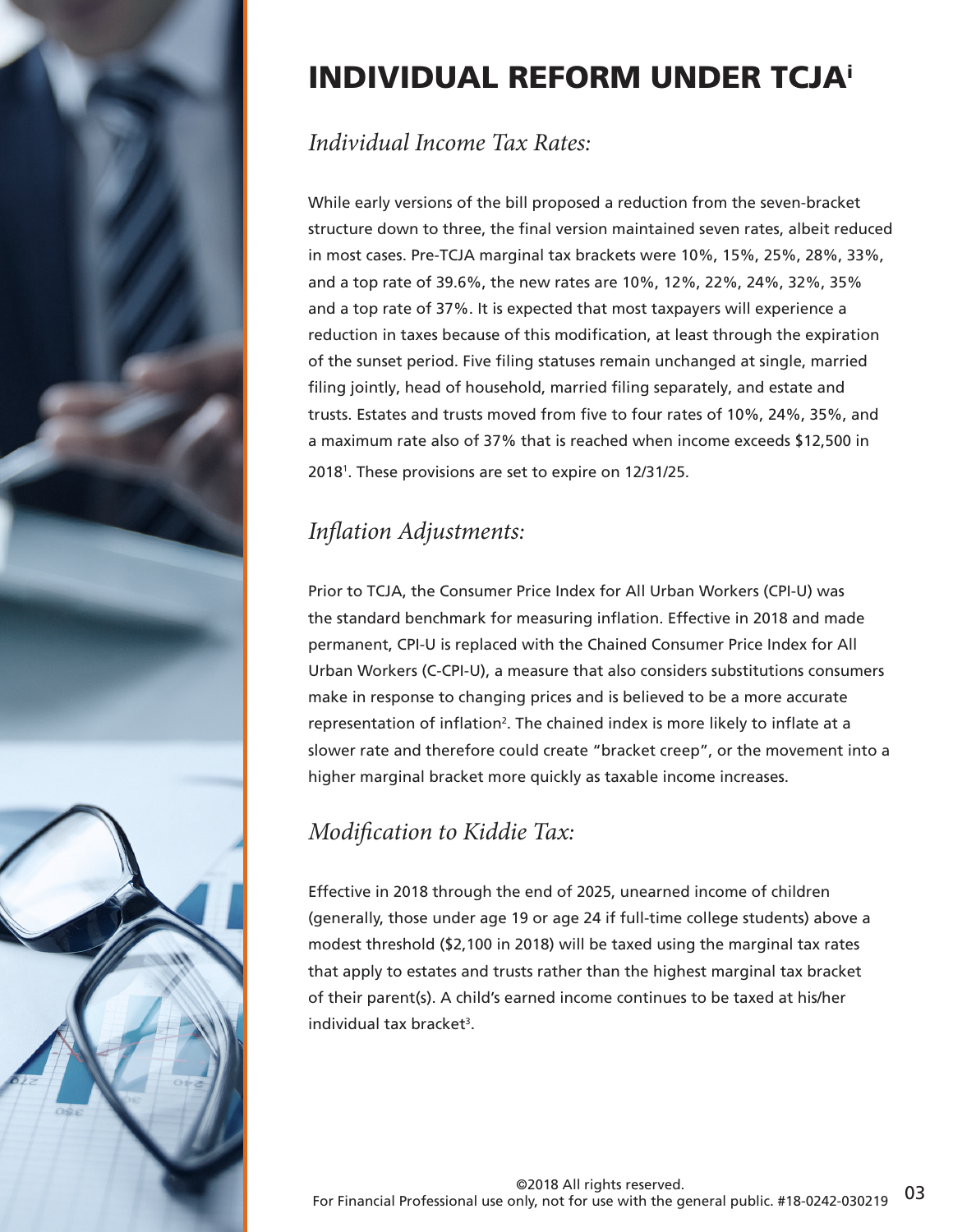

#### *Increase in Standard Deduction:*

One of the goals of the proposed versions of the legislation was to significantly increase the standard deduction, thereby making it easier for individuals to file a simplified tax return and eliminating the need or desire to itemize deductions. The final bill substantially increased the standard deductions by almost doubling their pre-TCJA amount. For single and married filing separately taxpayers, the limit was increased from \$6,350 (2017) to \$12,000; for married filing jointly taxpayers, the limit increased from \$12,700 in 2017 to \$24,000 and, for Head of Household filers, from \$9,350 to \$18,000. The additional standard deduction for blind taxpayers and those 65 or older increases to \$1,300 in 2018<sup>4</sup> . Approximately 30% of taxpayers itemize deductions; however, it is projected that estimate will increase to roughly 90% of taxpayers under these changes.

# *Suspension of Personal Exemptions:*

Broadening the scope of the standard deduction didn't come without casualties. Through the end of 2025, the personal exemption is suspended<sup>5</sup>. Prior to TCJA, the personal exemption per eligible family member was \$4,050 so, for example, a family of five could take a \$20,250 deduction in addition to the standard deduction. The drastic increase of the standard deduction under the legislation won't be enough to make up for the loss of personal exemptions for some families; however, the modification to the child tax credit, combined with the almost doubling of the standard deduction, will likely make up the difference in most cases.

# *Expanded Child Tax Credit:*

While the personal exemption was suspended through the end of 2025, the child tax credit was doubled from its former \$1,000 in 2017 to \$2,000 through the end of 2025. Perhaps even more beneficial to the increased credit amount was the widening of the income thresholds to allow for more taxpayers with eligible dependents, children under the age of 17, to take advantage of the credit. Prior to TCJA, the income phaseouts of \$75,000 (individual) and \$110,000 (married) made it difficult for some families to take full advantage of the credit. The TCJA substantially increased the phaseouts to \$200,000 and \$400,000 for individuals and married couples filing jointly, respectively. The bill also increases the refundable amount of the credit from \$1,000 to \$1,400. A new non-refundable credit of \$500 for "non-qualifying" dependents was also added which would include full-time college students under the age of 24 and parents who are claimed as dependents<sup>6</sup>. The fact that the child tax credit is a dollar for ©2018 All rights reserved.

For Financial Professional use only, not for use with the general public. #18-0242-030219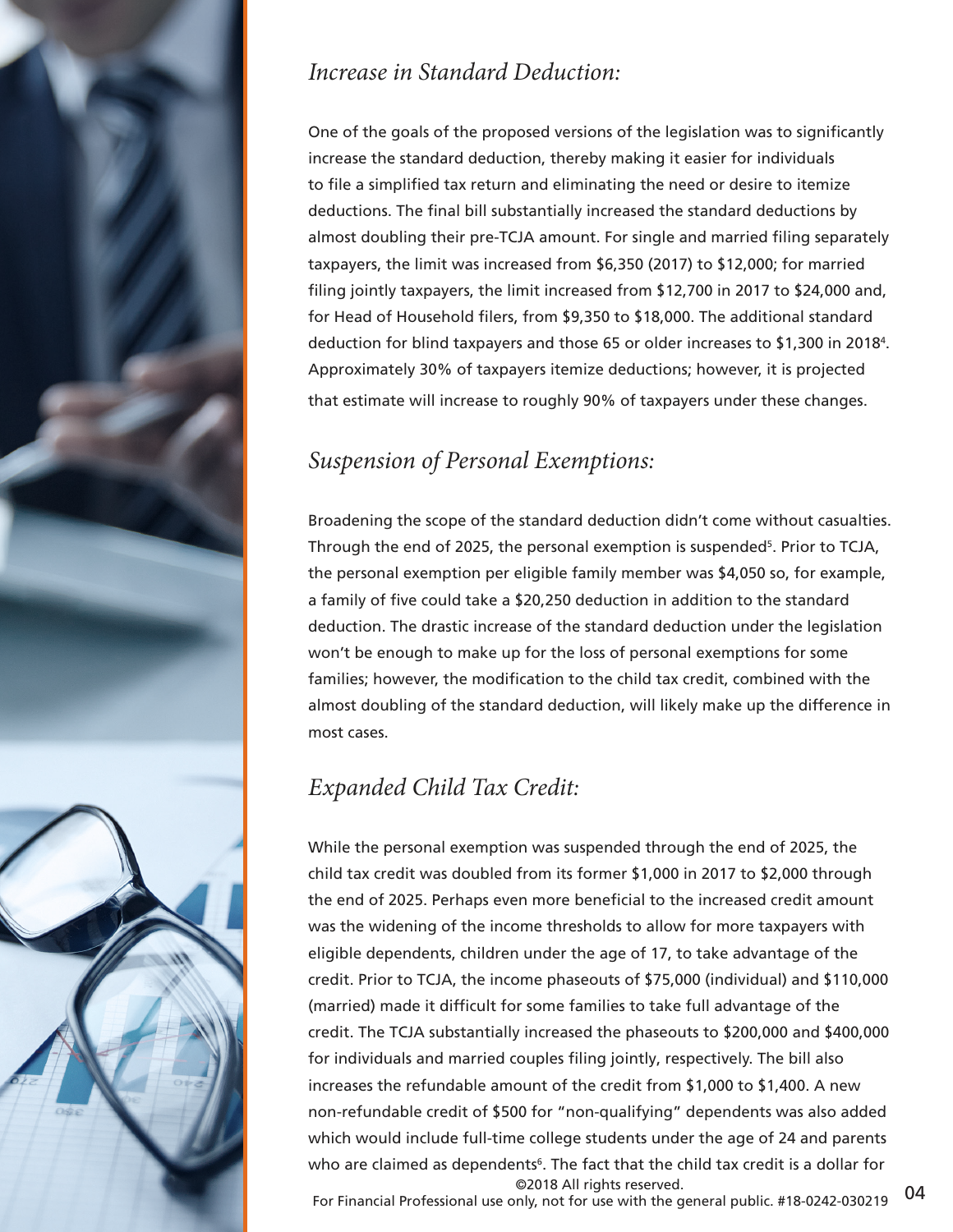

dollar credit against income tax liability will, in most cases, offset the loss of the personal exemption deduction which is not a dollar for dollar credit but, rather, a reduction to taxable income.

#### *Limitation on S.A.L.T. Deductions:*

Prior to TCJA, a taxpayer could deduct state and local income, sales and property taxes with no limit other than choosing whether to deduct state and local income tax or state and local sales tax. The legislation now caps the combined deduction of state and local income, sales, and property taxes to \$10,000 or \$5,000 for married couples filing separately. Married couples filing jointly will also be limited to \$10,000 total<sup>7</sup> . Original versions of the bill would have eliminated the deduction entirely. Taxpayers in high state income and property tax states are likely to feel this change disproportionately compared to taxpayers in other states through the expiration of the sunset period in 2025.

#### *Limitation on Home Mortgage Interest:*

Effective 2018, the interest deduction is limited to debt acquisition indebtedness of \$750,000, down from \$1,000,000 in 2017. Mortgages in place prior to December 16, 2017 are grandfathered to the higher limit as are homes that were under binding contract by December 15, 2017 and closed no later than April 1, 2018. Conversely, the ability to deduct interest for home equity indebtedness is repealed as of January 1, 2018 and no such grandfathering provision exists meaning interest on existing home equity loans used for any purpose other than to acquire, construct or substantially improve upon a residence as defined under IRC §163(h)(3) will no longer be deductible. Both modifications are effective through December 31, 2025<sup>8</sup>. Since it will be the taxpayer's responsibility to prove that funds from a home equity loan were used expressly for the purpose acquiring, constructing, or improving upon a home, it is critical that taxpayers maintain accurate records.

# *Suspension of Miscellaneous Itemized Deductions:*

The bill also temporary suspended, through the expiration of the sunset period, itemized deductions subject to the 2% of Adjusted Gross Income floor. Deductions that fall into this category include tax preparation and legal fees, investment advisory fees, fees to fight the IRS, gambling losses, and unreimbursed employee business expenses such as travel, meals, professional dues, and entertainment<sup>9</sup>. It is important to note that business expenses for this purpose are excluded only for W-2 employees and not those that are self-employed and have a bona fide business. ©2018 All rights reserved.

For Financial Professional use only, not for use with the general public. #18-0242-030219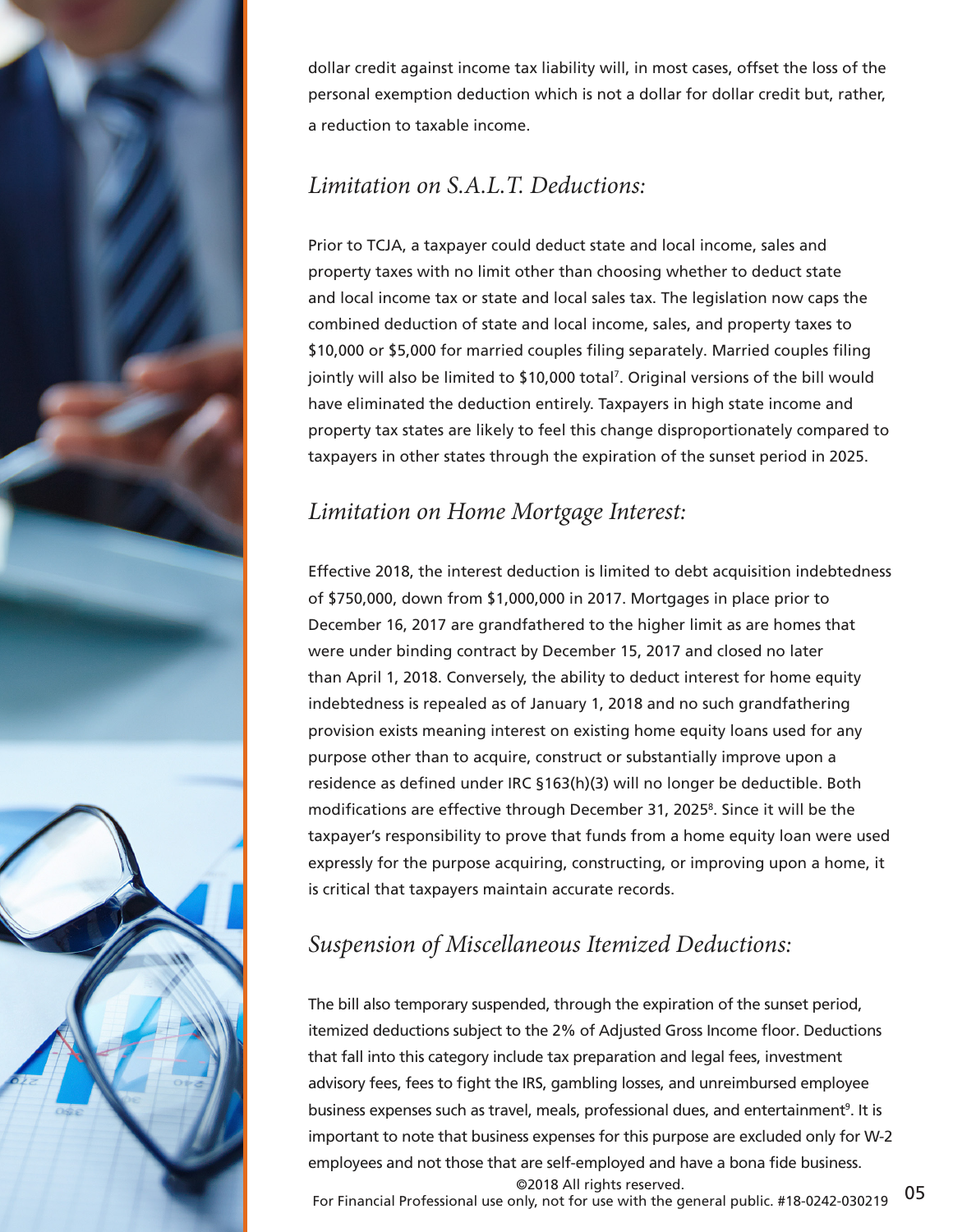

# *Alimony Deduction Repealed:*

A surprising twist was a permanent repeal of the alimony deduction that historically afforded the payer to deduct the annual amounts paid under a divorce or separation agreement. Effective with agreements executed after December 31, 2018, payments will no longer be deductible by the payer nor included as income to the payee. Modifications to existing agreements after this date will still be grandfathered under the rules prior to TCJA unless the modified agreement expressly states that the provisions made under the Act apply.

#### *Suspension of Exclusion or Deduction of Moving Expenses:*

Effective January 1, 2018 through the end of the sunset period, moving expenses that were previously reimbursed by an employer and excluded from income will now be includable in gross income except for active military personnel subject to a military order or because of a permanent change of station. Moving expenses will also no longer be deductible other than by military personnel under the same definition<sup>10</sup>.

### *Other Temporary Expansions and Important Changes for Individual Taxpayers:*

- 1. Limitation to cash donations to qualified public charities is increased from 50% of AGI to 60% of AGI<sup>11</sup>. Charitable lumping may be a good strategy to use in alternating years to perhaps provide for a higher itemized deduction in some years and the standard deduction in others. The higher limit may also allow for a quicker release of carryover donations that were capped under the prior 50% limit. Effective Date: 2018-2025.
- 2. The medical expense deduction floor is temporarily reduced for all taxpayers to medical expenses greater than 7.5% of AGI<sup>12</sup>. Generally, taxpayers under age 65 are limited to a deduction of medical expenses that exceeded 10% of AGI. Effective Date: Retroactive 01/01/17 – 12/31/18. Taxpayers who experienced high medical expenses in 2017 or will in 2018 should take advantage of this temporary reduction, particularly on their 2017 taxes and in 2018, if the expenses allow them to exceed the higher standard deduction by itemizing.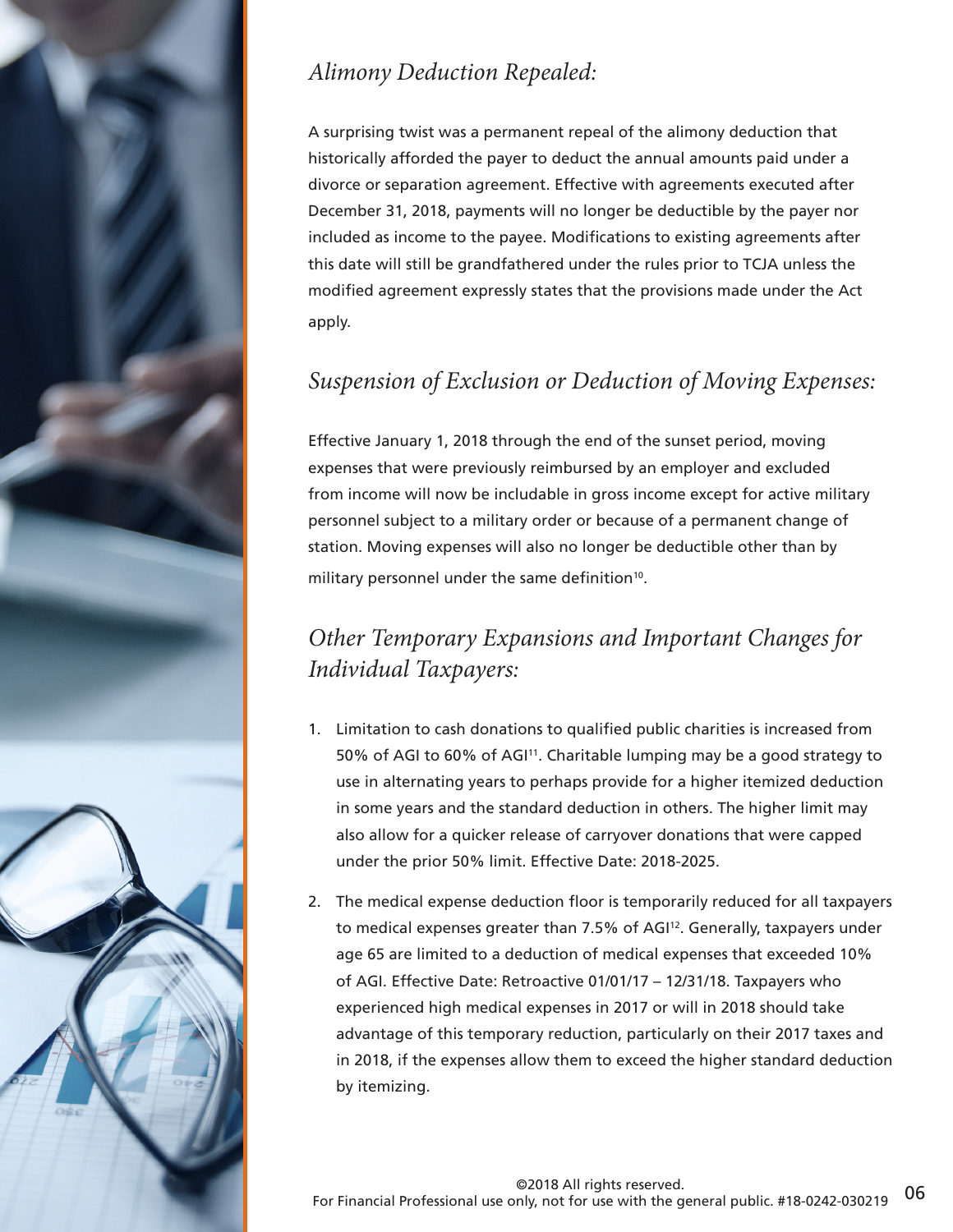

- 3. The elimination of the shared responsibility payment or "individual mandate" penalty for failure to have health insurance is repealed permanently. Effective Date: January 1, 2019<sup>13</sup>.
- 4. The estate and gift tax unified credit is temporarily doubled making the credit \$11,200,000 and \$22,400,000 in 2018 for individuals and married couples, respectively. Portability of the credit between spouses also remains<sup>14</sup>. The annual gift exclusion is increased in 2018 to \$15,000 per beneficiary. Given these thresholds, only the very wealthy will need to be concerned about estate tax planning; however, since this piece of the legislation also expires December 31, 2025 and reverts to former law, high net worth individuals may consider gifting during this period to lock in the higher credit limits.
- 5. The definition of "qualified higher education expenses" under 529 plans is expanded to include expenses for primary and secondary public, private or religious schools, excluding homeschooling programs. The limit for qualifying K-12 expenses is limited to \$10,000 annually per beneficiary15. Coverdell ESAs remain as another option to pay for K-12 expenses but are still capped at \$2,000 per year. This change was made permanent effective January 1, 2018.

# MODIFICATIONS AFFECTING RETIREMENT PLANS

#### *Repeal of Recharacterization of Roth Conversions:*

One major change under the Act repeals the ability to recharacterize a Roth conversion executed after December 31, 2017<sup>16</sup>. Under prior law, a conversion to a Roth IRA could be essentially undone to avoid the tax liability on the converted amount provided the recharacterization back to the original IRA was done by October 15 and included any earnings on the converted amount. This allowed taxpayers who experienced losses since the original conversion to avoid paying taxes on the higher conversion amount or those whose tax picture changed and made it difficult to afford the taxes due on the conversion. It is important to note that recharacterization of IRA contributions made to either a Roth IRA or a traditional IRA were not impacted by this change. An IRA contribution, for example, may still be recharacterized to a Roth IRA by the tax filing deadline, including extensions. Given this change, individuals who converted in 2017 are the last group of taxpayers who are eligible to

07 ©2018 All rights reserved. For Financial Professional use only, not for use with the general public. #18-0242-030219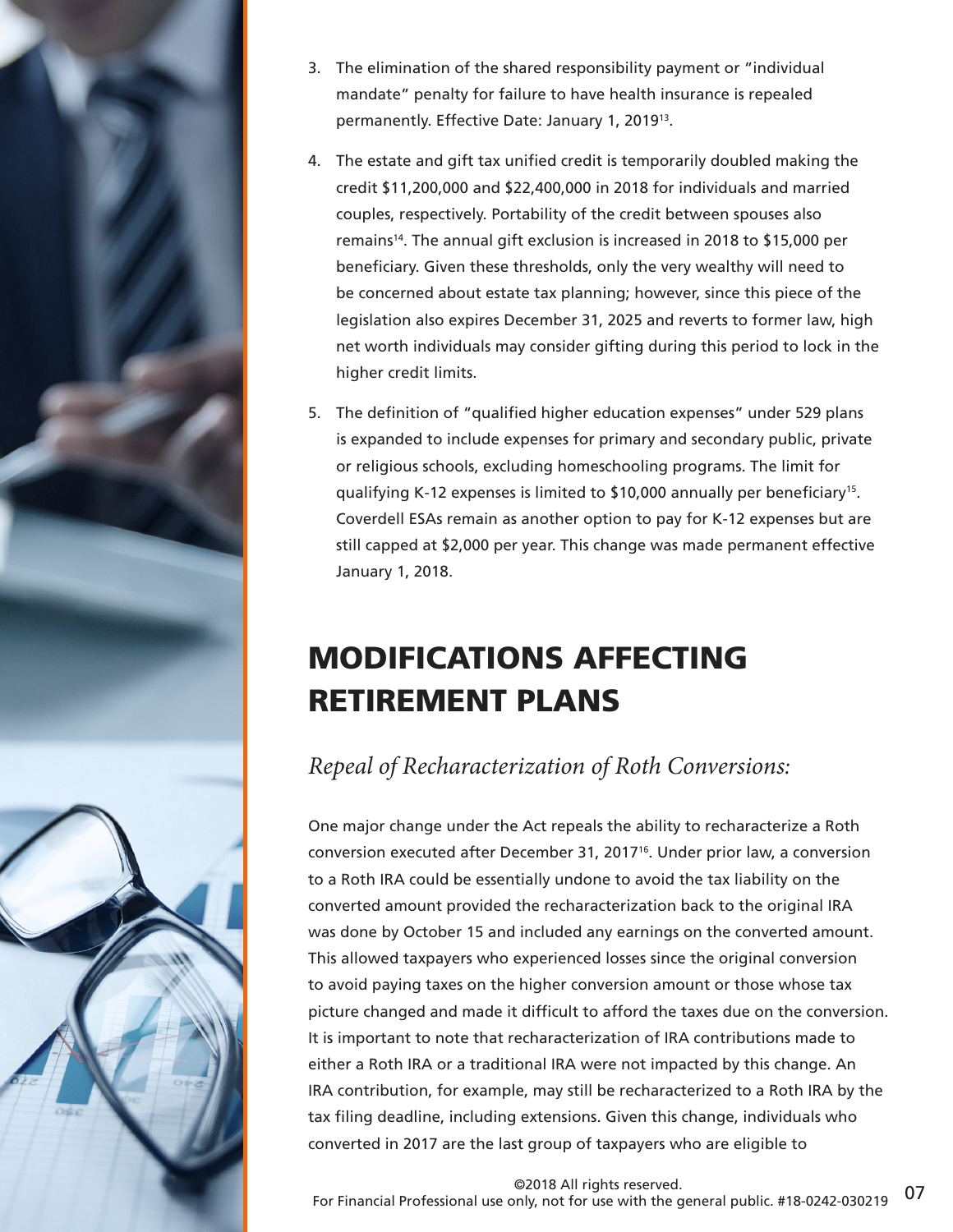conversion. *Through Entities:*

The *lesser* of:

- 1. 20% of qualified business income, or the greater of either:
	- a. 50% of the W-2 wages paid, or
	- b. 25% of W-2 wages plus 2.5% of the unadjusted basis after acquisition of qualified property.



recharacterize by October 15, 2018. Going forward, it may be best for individuals to convert later in the year when they have a better idea of their tax liability and to also consider a series of smaller conversions over several years so that the tax bite isn't so harsh should their circumstances change post-

# *Plan Loan Offset Rules Modified:*

Individuals who terminate employment with an outstanding loan from their qualified plan must either restore the outstanding loan balance or replace the amount when rolling to another qualified plan or IRA to avoid being taxed on that amount. Prior to TCJA, the limit to do so was 60 days from the date of distribution. Effective 2018, plan loan offset amounts may be restored to another qualified plan or IRA by the employee's tax filing deadline plus extensions to avoid taxation (and potential 10% premature distribution tax) on the amount. This change was made permanent $17$ .

# BUSINESS RELATED REFORM

*New "Qualified Business Income (QBI)" Deduction for Pass-*

One of the more talked about provisions of the legislation is a new deduction under IRC §199(A) for pass-through businesses; these include sole proprietors who file Schedule C, partnerships, LLCs and S corporations, all of which pass business income through to the individual's or partner's personal tax return. Effective January 1, 2018, a 20% deduction of QBI is permitted for these entities. It is important to note that QBI specifically excludes investment income, foreign business income, reasonable compensation to an S corporation owneremployee, nor does it include guaranteed payments for services in a partnership or LLC. The Act allows a 20% deduction against Qualified Business Income with some restrictions. The QBI deduction is further limited to the following criteria if certain thresholds of income are exceeded: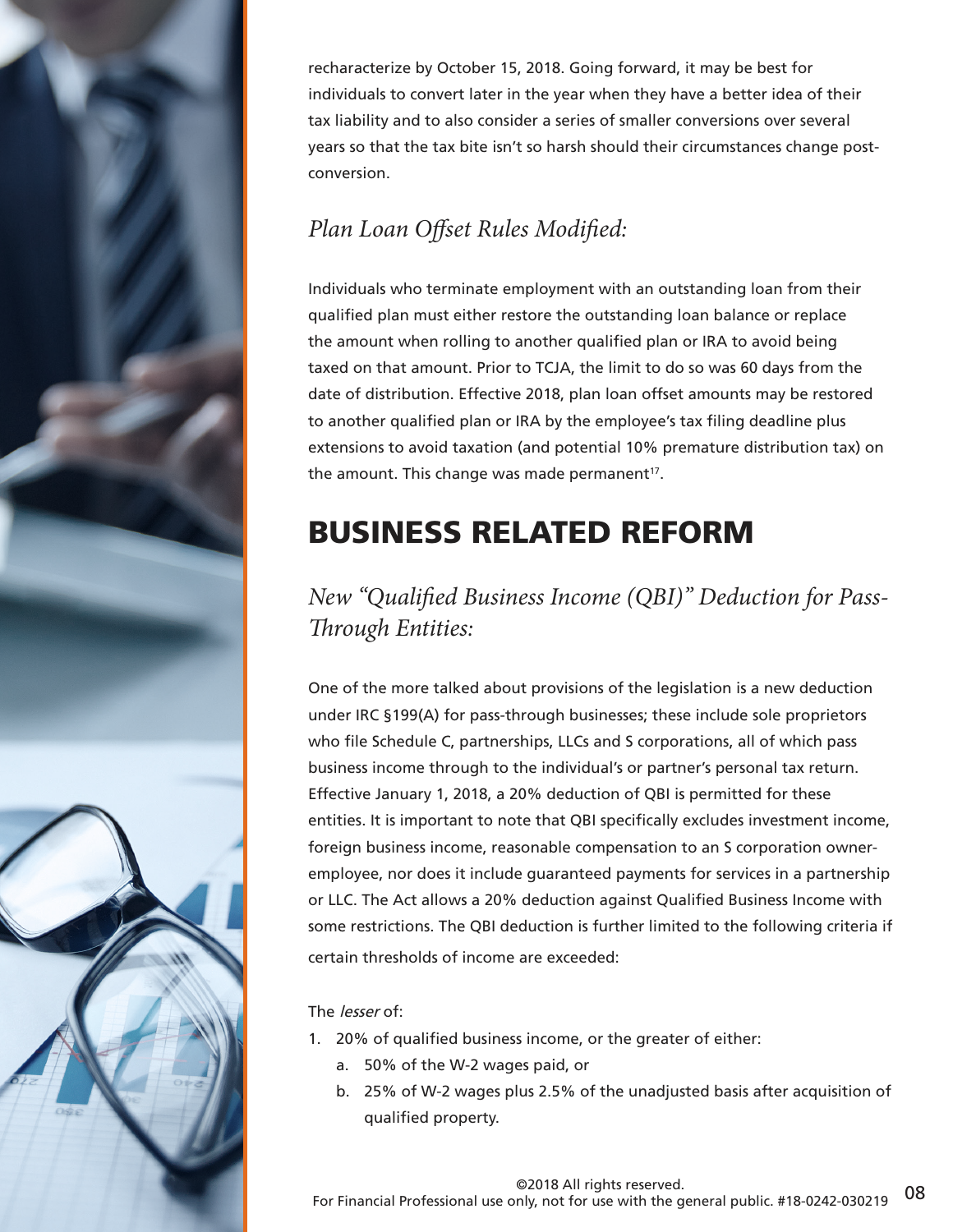

These additional criteria will only apply if the taxpayer's own taxable income exceeds \$157,000 (single) or \$315,000 for married couples.

However specified service businesses will be phased out completely from taking the QBI deduction once taxable income of the taxpayer exceeds \$207,500 (individual) or  $$415,000$  (married)<sup>18</sup>. In other words, they do not follow the second set of calculations described in 'a' and 'b' above but rather, the deduction simply phases out entirely at the \$207,500 and \$415,000 limits above. Specified service businesses are defined under IRC §1202(e)(3)(A) as any trade or business that relies on the reputation or skill of one or more of its employees. Examples include businesses in the fields of financial services, accounting, health, law, performing arts, consulting or athletics. With the complete phaseout of the QBI deduction for taxable income over the thresholds, it may be necessary for mid to large RIAs, for example, to consider changing to a C corporation or to at least opt to be taxed as one going forward.

#### *New Flat Corporate Tax Rate/Repeal of Corporate AMT:*

Prior to TCJA, corporations were taxed using a four-tax rate system (15%, 25%, 34%, and 35%). Effective in 2018, the legislation reduces the tax rate for corporations to one flat tax rate of 21%<sup>19</sup>. The bill also permanently repealed the corporate AMT making corporations likely the big winners under the tax reform<sup>20</sup> .

#### *1031 Exchanges Limited to Real Estate:*

Prior to TCJA, 1031 exchanges were permissible between various types of investment properties such as classic cars and boats in additional to real property. TCJA limits 1031 exchanges to real property only after December 31, 2017<sup>21</sup> .

#### *Summary:*

The goal of a simplified tax system was accomplished in some respects yet, in others, leaves us analyzing the complexities of the new tax code to determine which strategies to employ to best help our clients. That will likely take months and perhaps even longer to uncover. Simpler or not, the new landscape of our tax code requires consumers to align themselves with tax and other qualified professionals to help them navigate the waters of this new legislation. At least through the expiration of the sunset period in 2025, most consumers will

09 ©2018 All rights reserved. For Financial Professional use only, not for use with the general public. #18-0242-030219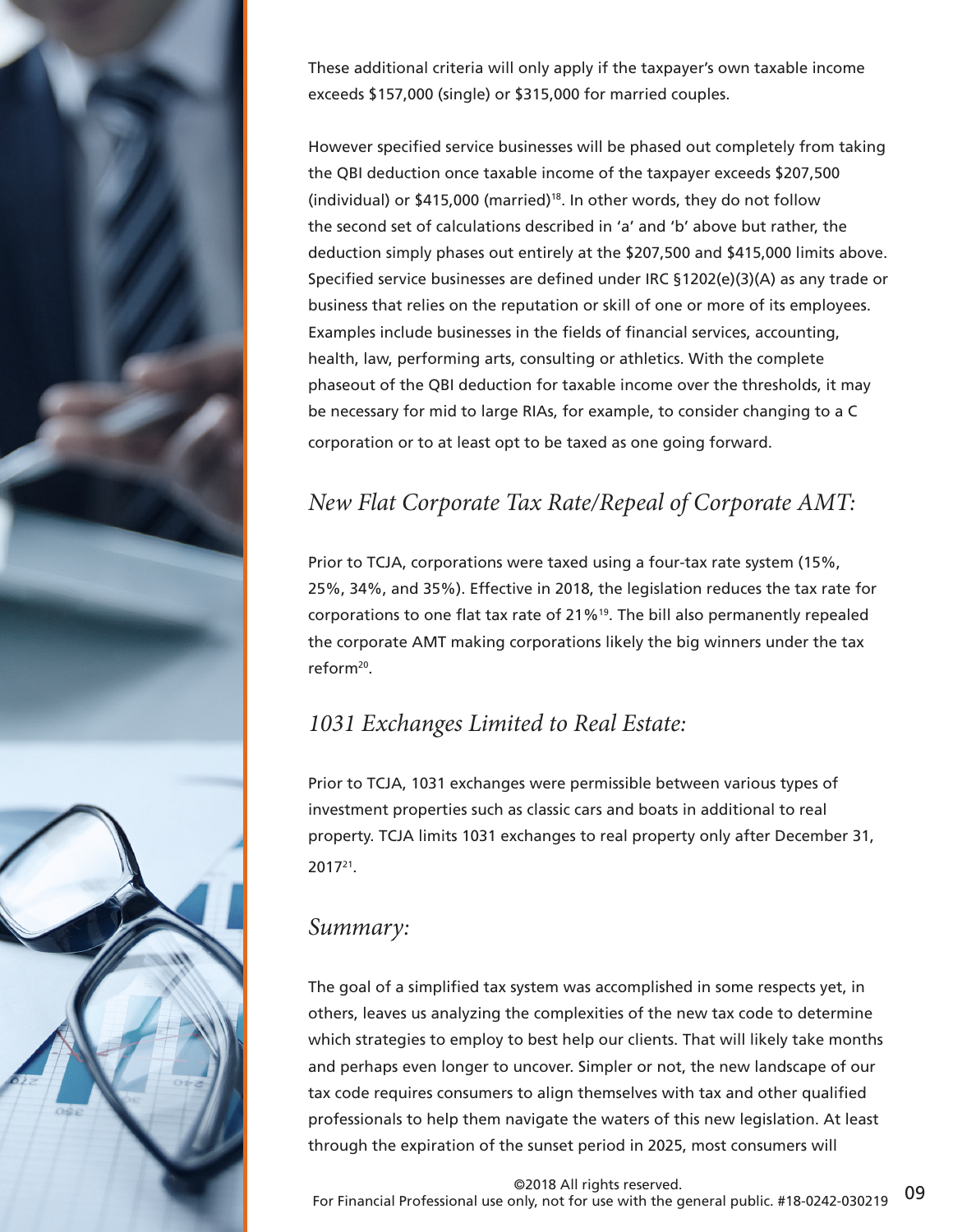

experience an increase in their spendable income. This leads to an opportunity for you to help them make the right choices. With some of the itemized deductions either eliminated or reduced, there is a need more than ever to discuss tax deferred and tax-free vehicles with your clients to help mitigate tax risk, particularly for those who may end up falling short compared to the pre-TCJA tax rules. Tax diversification is still a problem for many and it becomes even more of a potential issue as your clients approach retirement.

On the business side, I suspect that the biggest hurdle for pass-through business owners, at least in the foreseeable future, will be to analyze whether the new QBI deduction, and the restrictions that come along with it, will be enough to stay where they are or if switching to a corporation will be the way to go. Corporations undoubtedly fair well under the permanent flat rate system and the repeal of the AMT. Tax professionals will certainly have their work cut out for them. One thing is for sure. Change breeds opportunity and, as financial professionals, we need to seize it to empower our clients to make informed decisions based upon their unique situations.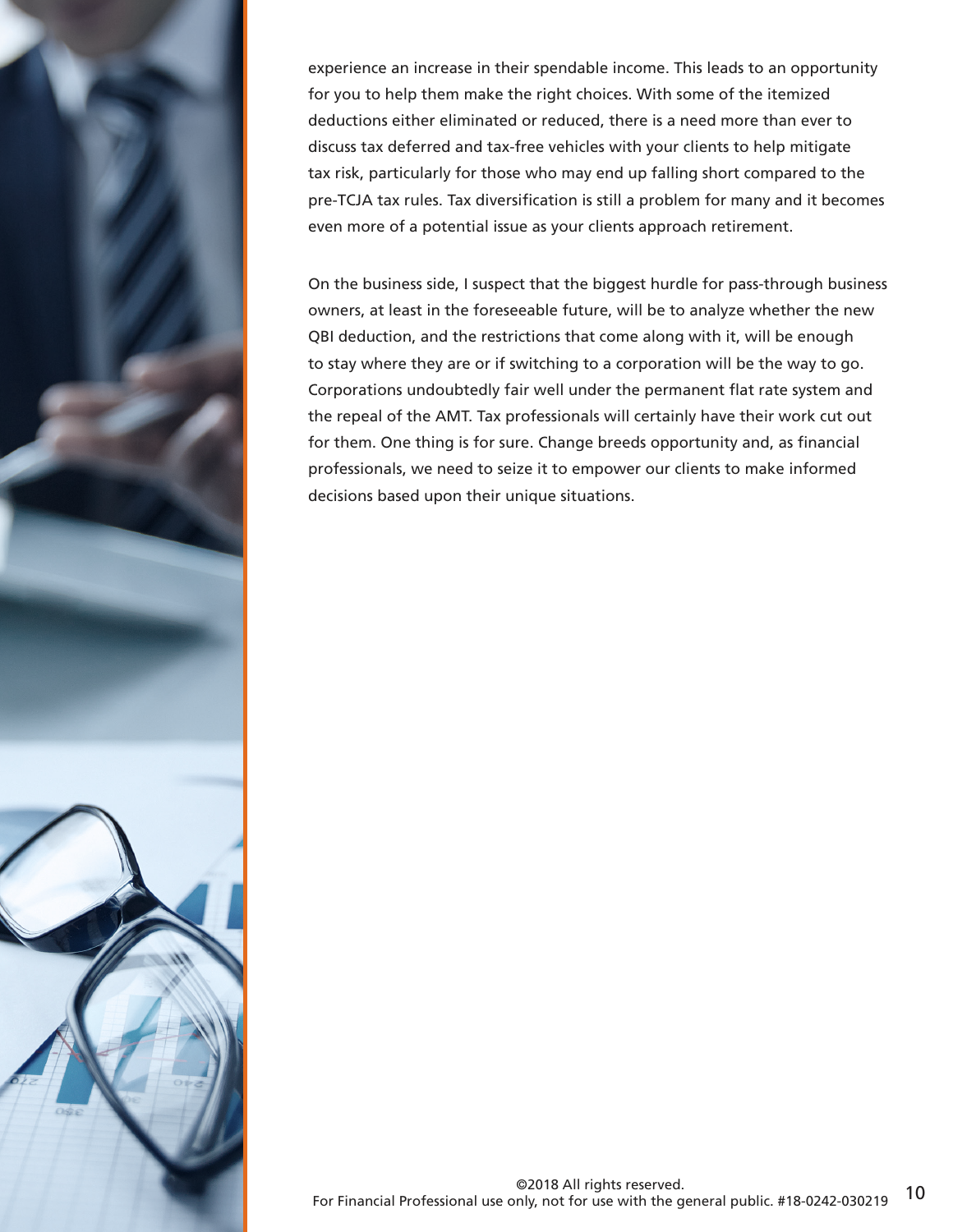

## *Sourcing:*

<sup>i</sup>Any reference comparing 2017 numbers to those under the new tax legislation may be found by referencing IRS Revenue Procedure 2016-55.

- H.R. 1, Subtitle A Part I, Section 11001
- 2H.R. 1, Subtitle A Part I, Section 11002
- 3H.R. 1, Subtitle A Part 1, Section 11001
- H.R. 1, Subtitle A Part III, Section 11021
- H.R. 1, Subtitle A Part V, Section 11041
- H.R. 1, Subtitle A Part III, Section 11022
- H.R. 1, Subtitle A Part V, Section 11042
- H.R. 1, Subtitle A Part V, Section 11043
- H.R. 1, Subtitle A Part V, Section 11045
- H.R. 1, Subtitle A Part V, 11048 and 11049
- H.R. 1, Subtitle A Part III, Section 11023
- H.R. 1, Subtitle A Part III, Section 11027
- H.R. 1, Subtitle A Part VIII, Section 11081
- H.R. 1, Subtitle A Part VI, Section 11061
- H.R. 1, Subtitle A Part IV, Section 11032
- H.R. 1, Subtitle C Part VII Subpart B, Section 13611
- H.R. 1, Subtitle C Part VII Subpart B, Section 13613
- 18H.R. 1, Subtitle A Part II, Section 11011
- H.R. 1, Subtitle C Part I, Section 13001
- H.R. 1, Subtitle B Section 12001
- H.R. 1, Subtitle C, Part IV, Section 13303